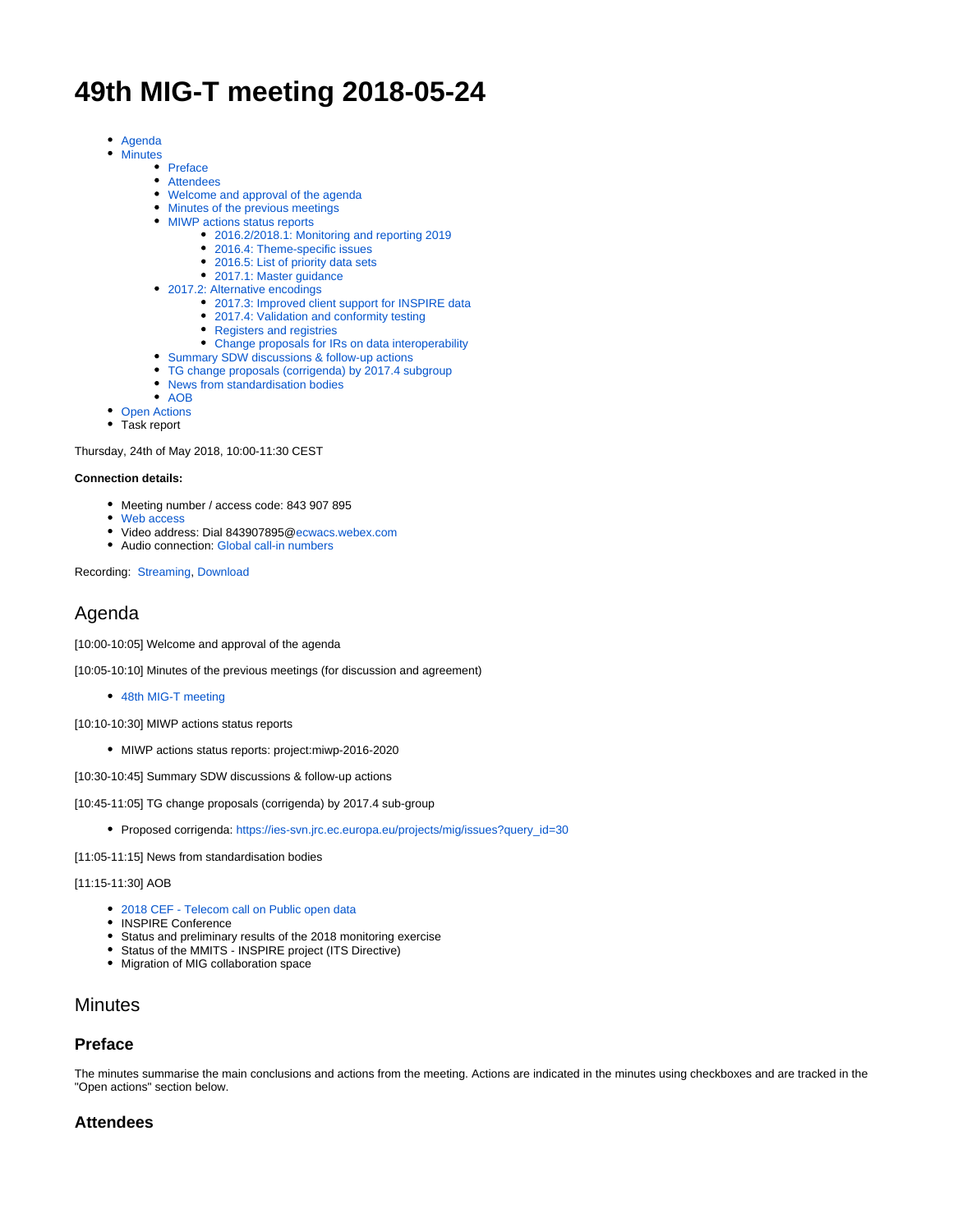Alex Ramage, Jason King, Tim Duffy (UK), Arvid Lillethun, Morten Borrebaek (NO), Anders Rydén, Christina Wasström (SE), Carlo Cipolloni (IT), Lenka Rejentova (CZ), Danilo Furtado (PT), Heidi Vanparys, Lars Erik Storgaard (DK), Marcin Grudzie (PL), Marie Lambois (FR), Mari Laakso, Jari Reini (FI), María Soledad Gómez Andrés (SE), Markus Seifert, Nicolas Hagemann (DE), Nathalie Delattre, Ouns Kissiyar (BE), Rene Agius (MT), Ine de Visser, Wideke Boersma (NL), Tomislav Ciceli (HR), Darja Lihteneger (EEA), Michael Lutz, Robert Tomas, Vlado Cetl (JRC)

## <span id="page-1-0"></span>**Welcome and approval of the agenda**

The agenda was approved as proposed.

## <span id="page-1-1"></span>**Minutes of the previous meetings**

The minutes of the [48th MIG-T meeting](https://ies-svn.jrc.ec.europa.eu/projects/mig-inspire/wiki/MIG-T_meeting_48) were endorsed without changes.

### <span id="page-1-2"></span>**MIWP actions status reports**

#### <span id="page-1-3"></span>**2016.2/2018.1: Monitoring and reporting 2019**

New action fiche has been drafted. It is expected that the subgroup will be reactivated after MIG meetinh in June.

#### <span id="page-1-4"></span>**2016.4: Theme-specific issues**

- Work in progress on restructuring and re-classification of TC platform.
- Contracts with facilitators will end soon. JRC started discussion with DG ENV regarding renewal of contracts for facilitators for next 2 years.

#### <span id="page-1-5"></span>**2016.5: List of priority data sets**

- Guidance and FAQ documents sent to help MS with tagging. Also issue tracking system in the Wiki of subgroup.
- Current status is not as expected. Many countries still do not provide any dataset from priority dataset list. All MS are reminded about the possibility to discuss technical issues in the geoportal helpdesk.
- Specific reasons for slow progress and national action plans should be communicated to DG ENV and discussed at the up-coming MIG meeting.

#### <span id="page-1-6"></span>**2017.1: Master guidance**

Work is ongoing. Draft document to be ready in September and final to be presented to MIG in December.

#### <span id="page-1-7"></span>**2017.2: Alternative encodings**

- Call for participation in subgroup sent on 23/05: #3266
- The kick-off meeting will take place towards the end of June
- First focus will be on GeoJSON as agreed during 48th MIG-T meeting
- All to spread information regarding the 2017.2 call for participation and nominate experts 30 Jun 2018

#### <span id="page-1-8"></span>**2017.3: Improved client support for INSPIRE data**

- Questionnaire [\(https://ec.europa.eu/eusurvey/runner/usabilityINSPIRE](https://ec.europa.eu/eusurvey/runner/usabilityINSPIRE)) launched and promoted through LinkedIn and INSPIRE KB. So far only few replies. It is also important to collect relevant datasets.
- All to spread information regarding the 2017.3 survey

#### <span id="page-1-9"></span>**2017.4: Validation and conformity testing**

- Work in progress
- The resolution of some validation issues has led to proposals to update TG documents (see below).

#### <span id="page-1-10"></span>**Registers and registries**

The planned workshop on the Re3gistry v2.0 and the sustainability of the software has been postponed to 5-6 September.

#### <span id="page-1-11"></span>**Change proposals for IRs on data interoperability**

JRC will update document accoridng to recent discussion with DG ENV and DG ESTAT

#### <span id="page-1-12"></span>**Summary SDW discussions & follow-up actions**

- Work in progress. Further work will depend on willingness of interested participants.
- 1. Form an ad-hoc group of MIG-T members to prepare a guidance document on how data sets and services are being linked in current Michael Lutz drafted and presented short paper with summary of proposed ad-hoc actions:
	- ISO MD and how links are created in the INSPIRE geoportal. [DK, FR, DE, BE, PL]